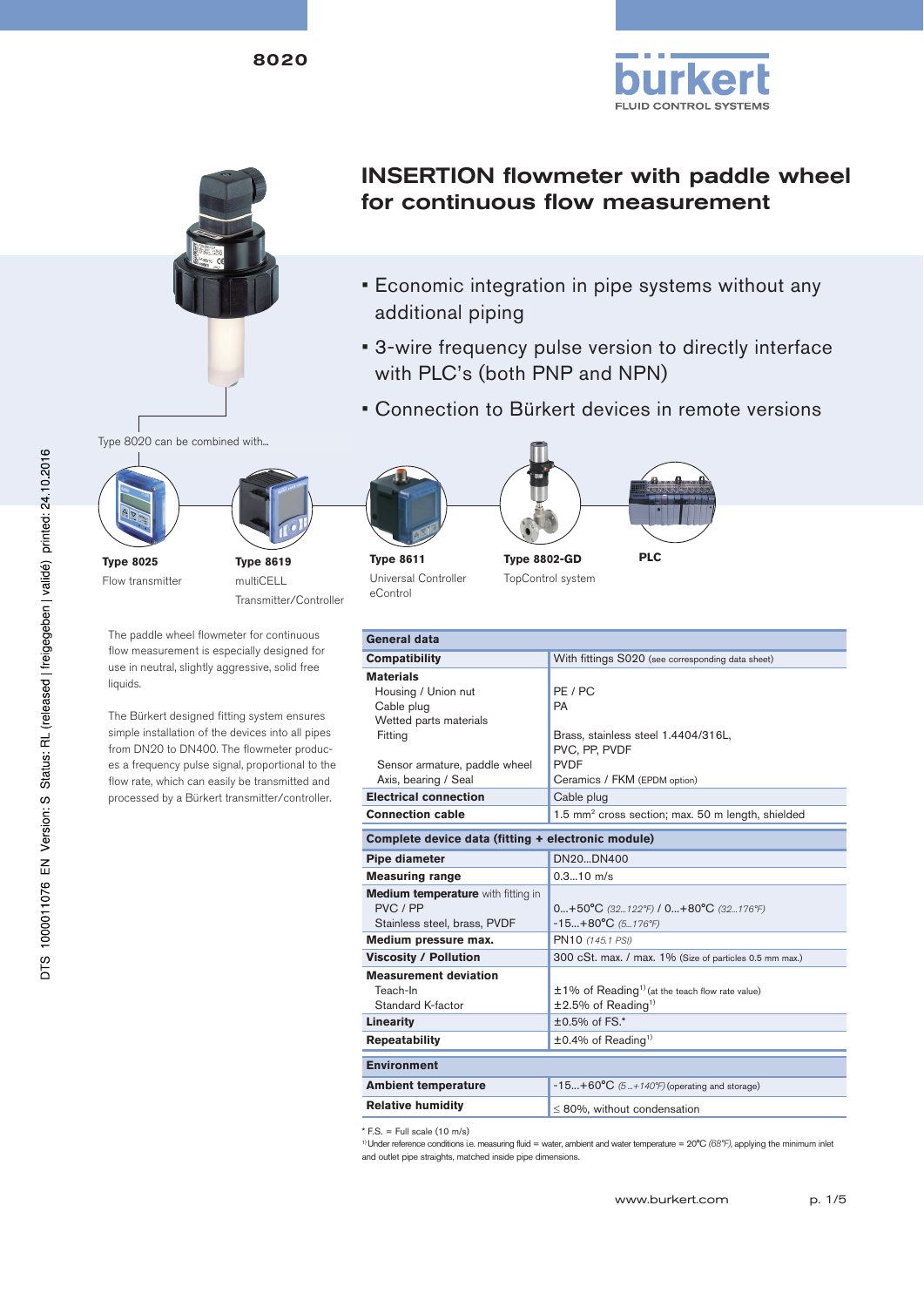8020



| <b>Electrical data</b>                                                         |                                                                                                                                       |
|--------------------------------------------------------------------------------|---------------------------------------------------------------------------------------------------------------------------------------|
| <b>Operating voltage</b>                                                       | 1236 V DC (via Bürkert transmitter for "Low Power" version)                                                                           |
| <b>Current consumption</b><br>Pulse version                                    | with sensor<br>$< 50 \text{ mA}$                                                                                                      |
| Pulse "Low power" version                                                      | $\leq$ 0.8 mA                                                                                                                         |
| <b>Output: Frequency</b><br>Pulse version<br>Pulse "Low Power" version         | Transistor NPN/PNP, open collector, max. 100 mA,<br>frequency: 0300 Hz; duty cycle 1/2<br>Transistor NPN, open collector, max. 10 mA, |
| Reversed polarity of DC                                                        | frequency: 0300 Hz; duty cycle 1/2<br>Protected                                                                                       |
| <b>Standards and approvals</b>                                                 |                                                                                                                                       |
| <b>Protection class</b>                                                        | IP65 with connector plugged-in and tightened                                                                                          |
| <b>Standard and directives</b><br><b>EMC</b><br>Pressure<br>Vibration<br>Shock | EN 61000-6-2, 61000-6-3<br>Complying with article 3 of §3 from 97/23/CE directive.*<br>EN 60068-2-6<br>EN 60068-2-27                  |

\* For the 97/23/CE pressure directive, the device can only be used under following conditions (depend on max.

| pressure, pipe diameter and fluid). |                            |  |  |
|-------------------------------------|----------------------------|--|--|
| <b>Type of fluid</b>                | <b>Conditions</b>          |  |  |
| Fluid group 1, §1.3.a               | DN 25 only                 |  |  |
| Fluid group 2, §1.3.a               | $DN < 32$ or               |  |  |
|                                     | DN $>$ 32 and PN*DN < 1000 |  |  |
| Fluid group 1, §1.3.b               | $DN < 25$ or               |  |  |
|                                     | DN $> 25$ and PN*DN < 2000 |  |  |
| Fluid group 2, §1.3.b               | DN < 400                   |  |  |

## Pressure / temperature chart

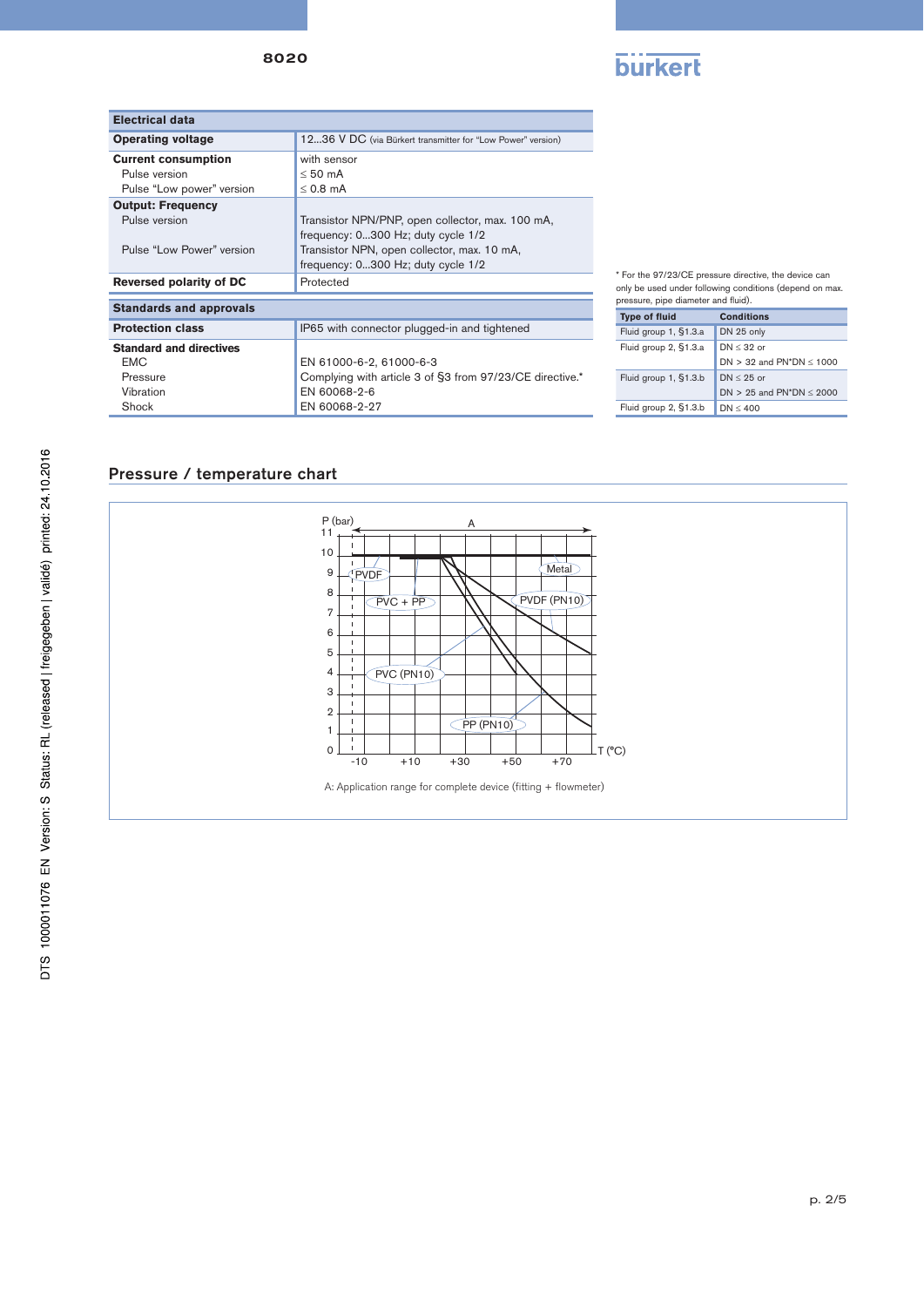



#### Design and principle of operation



The flowmeter 8020 consists of a transducer and a paddle-wheel with ceramic bearings. The ceramic rotating axis is set on the end of a PVDF INSERTION sensor armature. The transducer is mounted inside the armature. In a 3-wire system, the signal can be displayed or processed directly. The output signal is provided via cable plug.

When liquid flows through the pipe, the paddle-wheel is set in rotation. The non-wetted permanent magnets inserted in the paddle wheel generate a measuring signal which frequency is proportional to the flow velocity. A conversion coefficient (K-factor, available in the instruction manual of the fitting), specific to each pipe (size and material) enables the conversion of this frequency into flow rate.

Two electronic module versions with frequency output are available:

- with one pulse output (either NPN or PNP transistor output depending on wiring). An external power supply of 12...36 V DC is required. It is designed for connection to any system with open collector NPN or PNP frequency input.

- with one pulse "Low Power" output (NPN transistor output). An external power supply of 12...36 V DC is required. Can only be connected to separate versions of flow transmitters Type 8025/8032.

### Installation



The 8020 flowmeter can easily be installed into any Bürkert INSERTION fitting system (S020) by just fixing the main nut.

Minimum straight upstream and downstream distances must be observed. According to the pipe's design, necessary distances can be bigger or use a flow conditioner to obtain the best result. The most important layouts that could lead to turbulence in the flow are shown below, together with the associated prescribed minimum inlet and outlet distances determined according to the standard EN ISO 5167-1.



The device can be installed into either horizontal or vertical pipes. Mount the 8020 in these correct ways to obtain an accurate flow measurement.



Pressure and temperature ratings must be respected according to the selected fitting material. The suitable pipe size is selected using the diagram Flow/ Velocity/DN. The measuring device is not designed for gas flow measurement.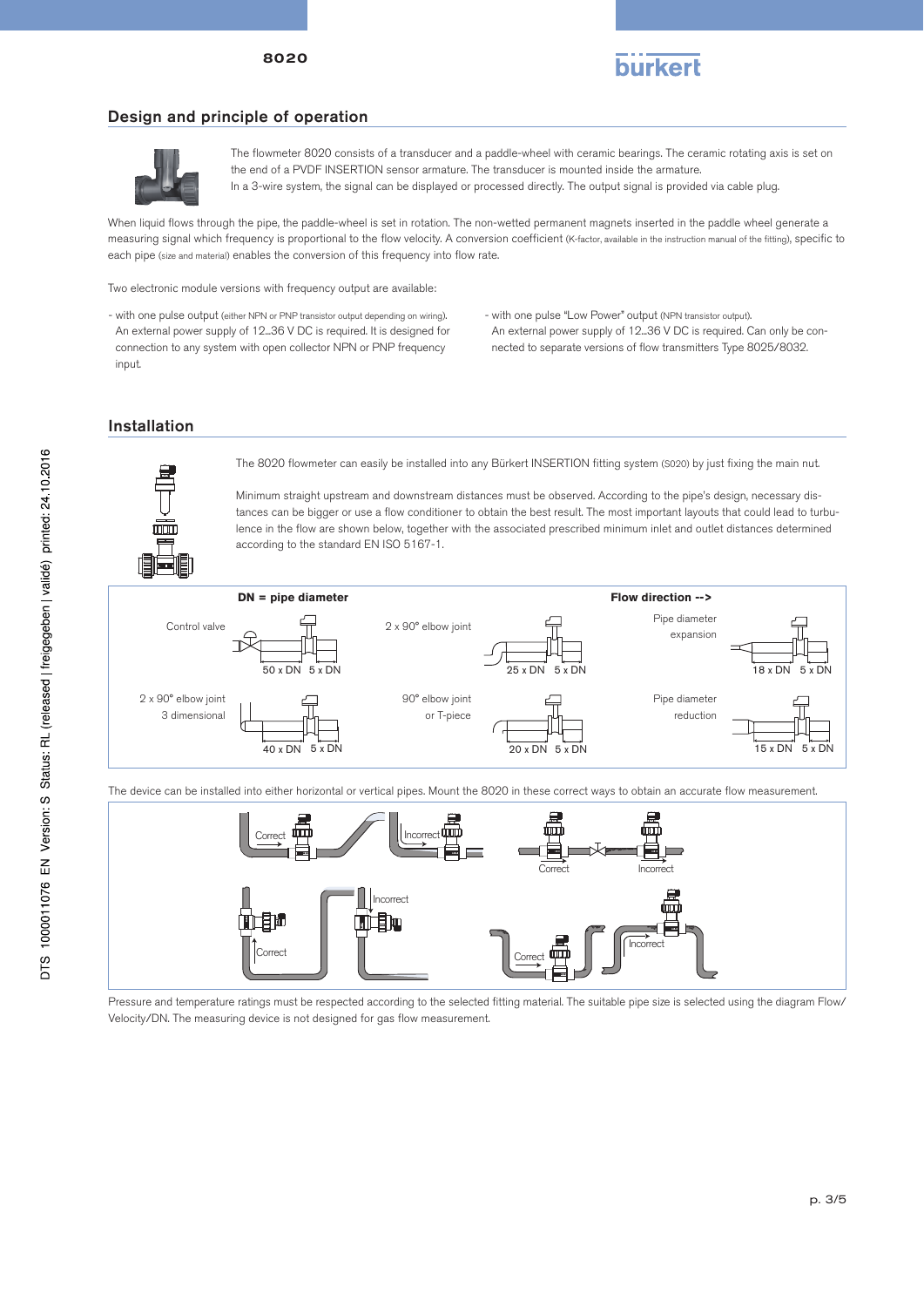# **burkert**

# Diagram Flow/Velocity/DN Dimensions

#### **Example:**

• Flow: 10 m3/h

• Ideal flow velocity: 2...3 m/s

For these specifications, the diagram indicates a pipe size of DN40 [or DN50 for (\*) mentioned fittings]

#### **Flow rate of fluid**



**\* for following fittings with:**

**• external thread acc. to SMS 1145**

**• weld end acc. to SMS 3008, BS 4825-1/ASME BPE/DIN 11866 series C or DIN 11850 series 2/ DIN 11866 series A/DIN EN 10357 series A**

**• Clamp acc. to SMS 3017, BS 4825-3/ASME BPE or DIN 32676 series A**



The length of the sensor armature depends on the fitting used. See data sheet Type S020. More





| <b>DN</b> | $H$ [mm]             |               |                          |                   |  |
|-----------|----------------------|---------------|--------------------------|-------------------|--|
| [mm]      | т.<br><b>Fitting</b> | <b>Saddle</b> | <b>Plastic</b><br>spigot | St. St.<br>spigot |  |
| 20        | 153.5                |               |                          |                   |  |
| 25        | 153.5                |               |                          |                   |  |
| 32        | 157.0                |               |                          |                   |  |
| 40        | 161.0                |               |                          |                   |  |
| 50        | 167.0                | 191.5         |                          | 162.5             |  |
| 65        | 167.0                | 190.5         | 172.5                    | 167.0             |  |
| 80        |                      | 194.5         | 177.5                    | 173.0             |  |
| 100       |                      | 199.5         | 184.0                    | 183.5             |  |
| 110       |                      | 195.5         |                          |                   |  |
| 125       |                      | 202.5         |                          | 194.5             |  |
| 150       |                      | 212.5         | 230.0                    | 205.5             |  |
| 180       |                      | 236.5         |                          |                   |  |
| 200       |                      | 248.5         | 251.0                    | 226.0             |  |
| 250       |                      |               | 269.0                    | 286.0             |  |
| 300       |                      |               | 280.5                    | 305.5             |  |
| 350       |                      |               | 294.0                    | 317.5             |  |
| 400       |                      |               | 308.5                    |                   |  |
|           |                      |               |                          |                   |  |